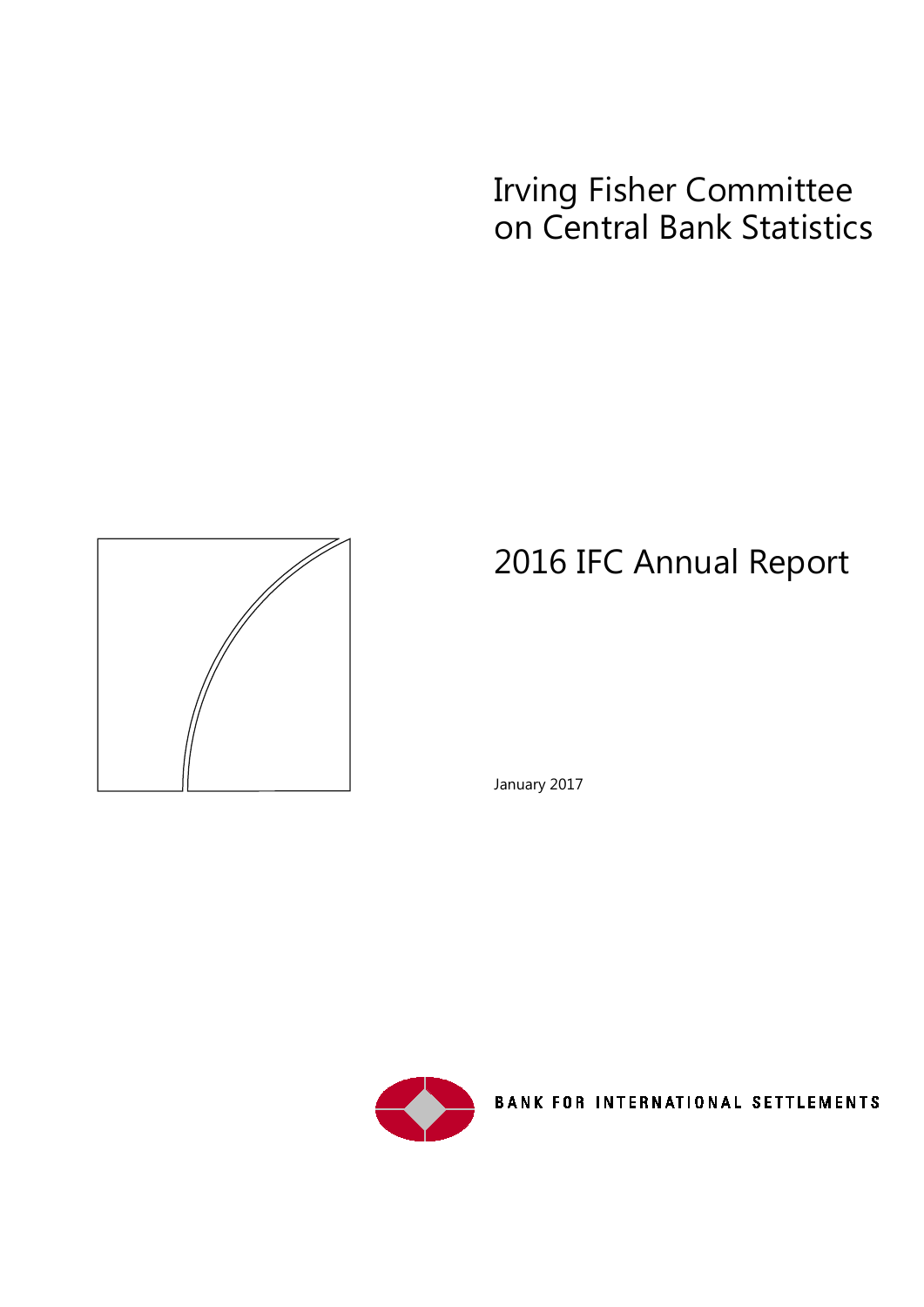The views expressed in this Annual Report do not necessarily reflect the views of individual IFC member institutions or the Bank for International Settlements.

This publication is available on the BIS website [\(www.bis.org\)](http://www.bis.org/).

*© Bank for International Settlements 2017. All rights reserved. Brief excerpts may be reproduced or translated provided the source is stated.*

ISSN 1991-7511 (online) ISBN 978-92-9259-021-5 (online)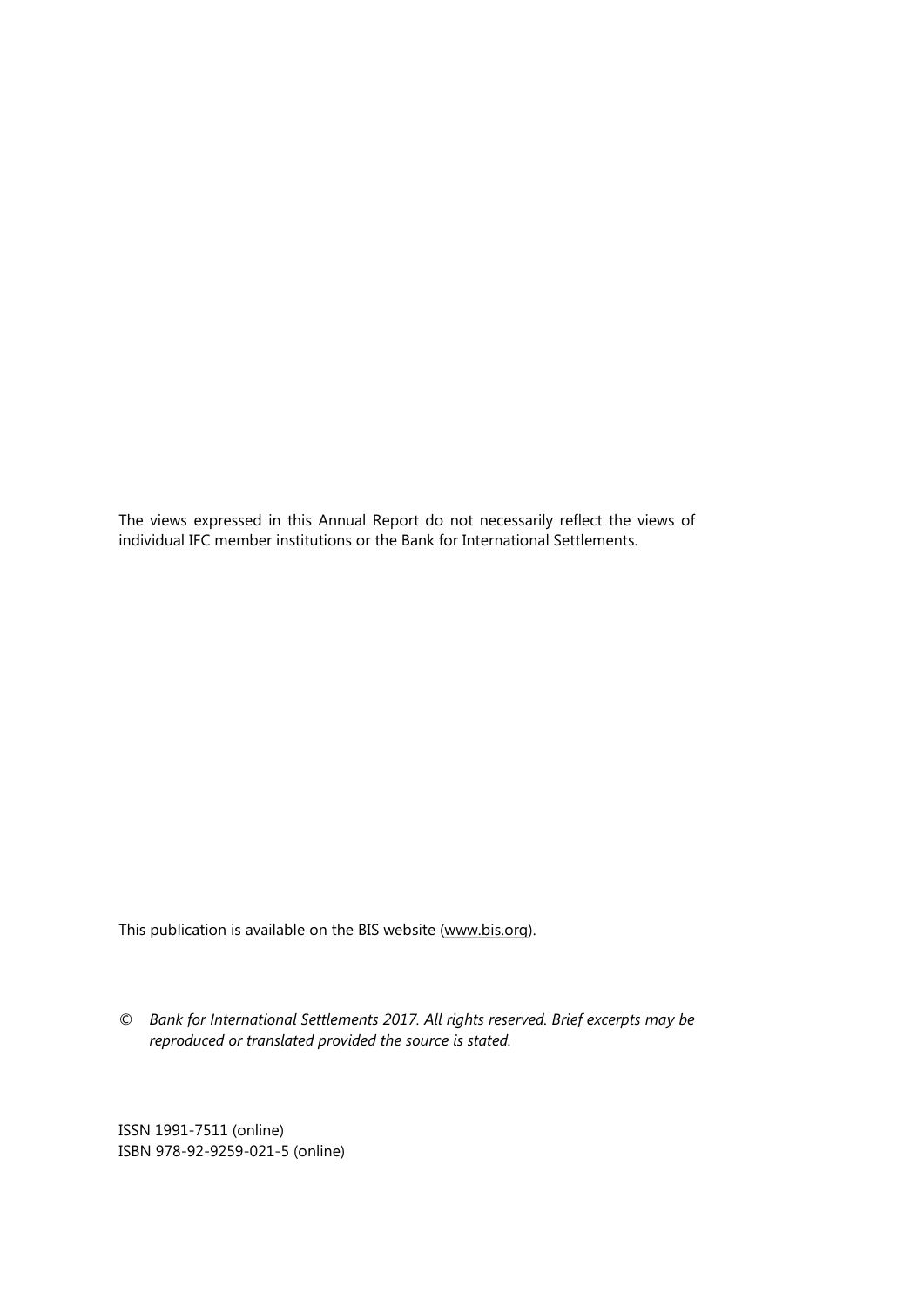#### Contents

| 2016 Annual Report of the Irving Fisher Committee on Central Bank Statistics1 |
|-------------------------------------------------------------------------------|
|                                                                               |
|                                                                               |
|                                                                               |
|                                                                               |
|                                                                               |
|                                                                               |
|                                                                               |
|                                                                               |
|                                                                               |
|                                                                               |
|                                                                               |
|                                                                               |
|                                                                               |
|                                                                               |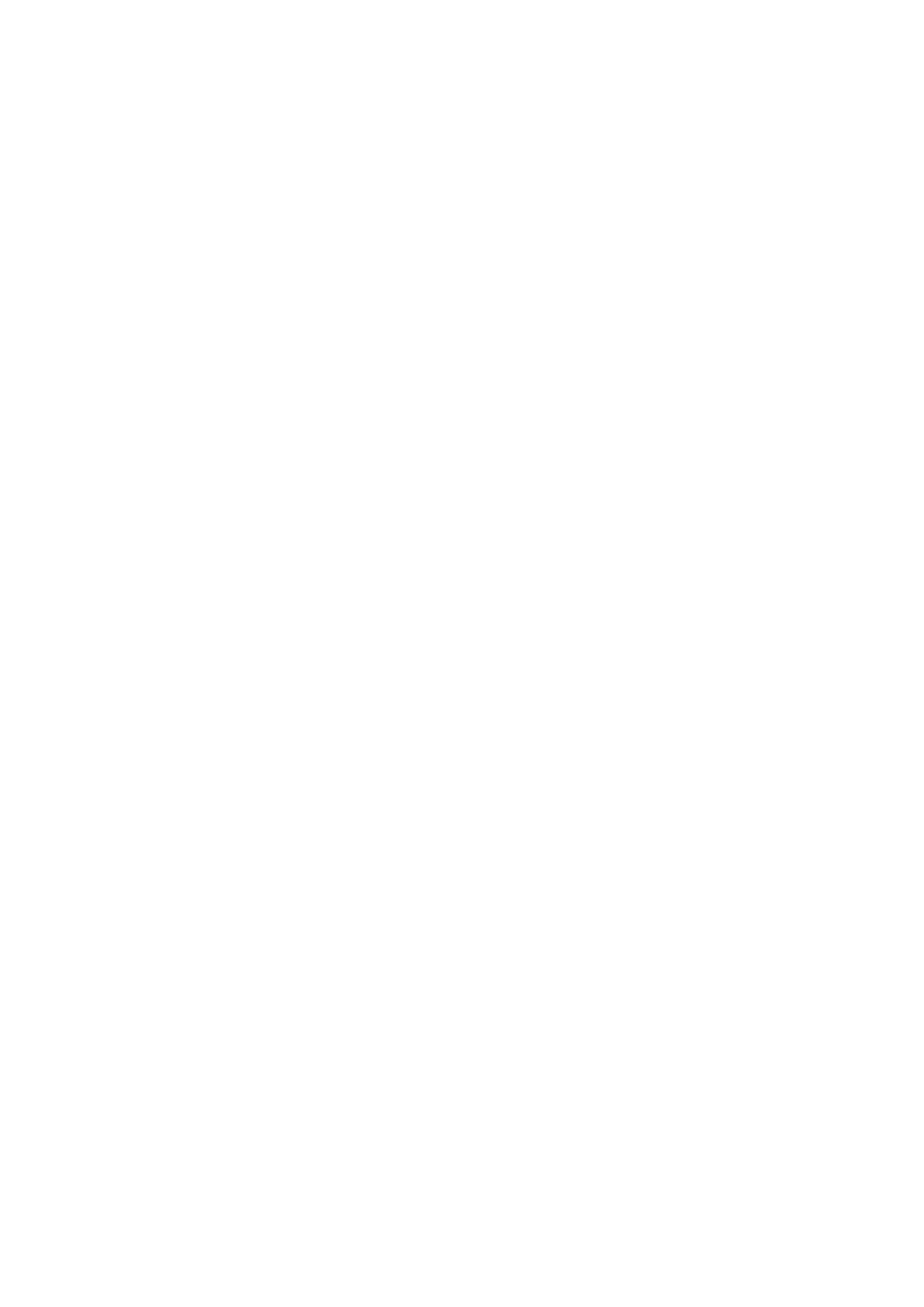### <span id="page-4-0"></span>2016 Annual Report of the Irving Fisher Committee on Central Bank Statistics

On 9 January 2017 the BIS All Governors' meeting approved the publication of the 2016 Annual Report of the Irving Fisher Committee on Central Bank Statistics (IFC). It provides a brief update on the governance of the IFC, a review of its activities over the past year, and a summary of its plans for future initiatives.

#### <span id="page-4-1"></span>Executive summary

The IFC is a global network that discusses statistical issues of interest to central banks. The Committee has now 85 members and is an affiliated member of the International Statistical Institute. It is chaired by Claudia Buch of the Deutsche Bundesbank.

A key IFC event in 2016 was the Eighth Biennial Conference of central bank statisticians, on "Statistical implications of the new financial landscape". In addition, the Committee conducted its regular membership survey.

The IFC work agenda covers the following main areas:

- *Data-sharing.* Following up on its recommendations published in 2015, in the context of the G20 Data Gaps Initiative (DGI) the IFC was invited to conduct a survey of data-sharing experiences among national and international bodies. The results of this survey will now be communicated to the G20 and will support the identification of good practices to foster collaboration and micro datasharing both within central banks and among public institutions.
- *Financial inclusion.* In 2016 the IFC surveyed its member central banks on national policies and practices for financial inclusion. A number of recommendations have been identified regarding the definition of financial inclusion, central banks' mandate in this area, internal coordination, data gaps to be addressed and international cooperation. The IFC will continue to identify ways to promote financial inclusion through better data, building on its members' cumulated experience.
- **Big data.** A 2015 IFC survey underlined the central banking community's strong interest in sharing experiences and cooperating to explore the topic of big data. The Committee has accordingly decided to focus on a few pilot projects, related not only to the internet but also to the various large, micro data sets that are already available (eg administrative, commercial and financial market data sets).
- *SDMX.* The 2016 IFC report on central banks' use of and interest in the SDMX standard for exchanging data emphasised that it has become a fairly common and useful standard for central banks, especially for sharing data with international organisations. But its use is still concentrated in a few statistical areas and is mainly directed towards data dissemination rather than data collection. This calls for developing new internationally agreed SDMX data structures covering finance, trade, business and price statistics as priorities.
- *Statistics for financial stability.* Ongoing IFC work has highlighted the need to make better use of firm-level statistics for monetary and financial stability purposes. In particular, administrative sources of granular information represent a "new data frontier" for central banks, and specific attention needs to be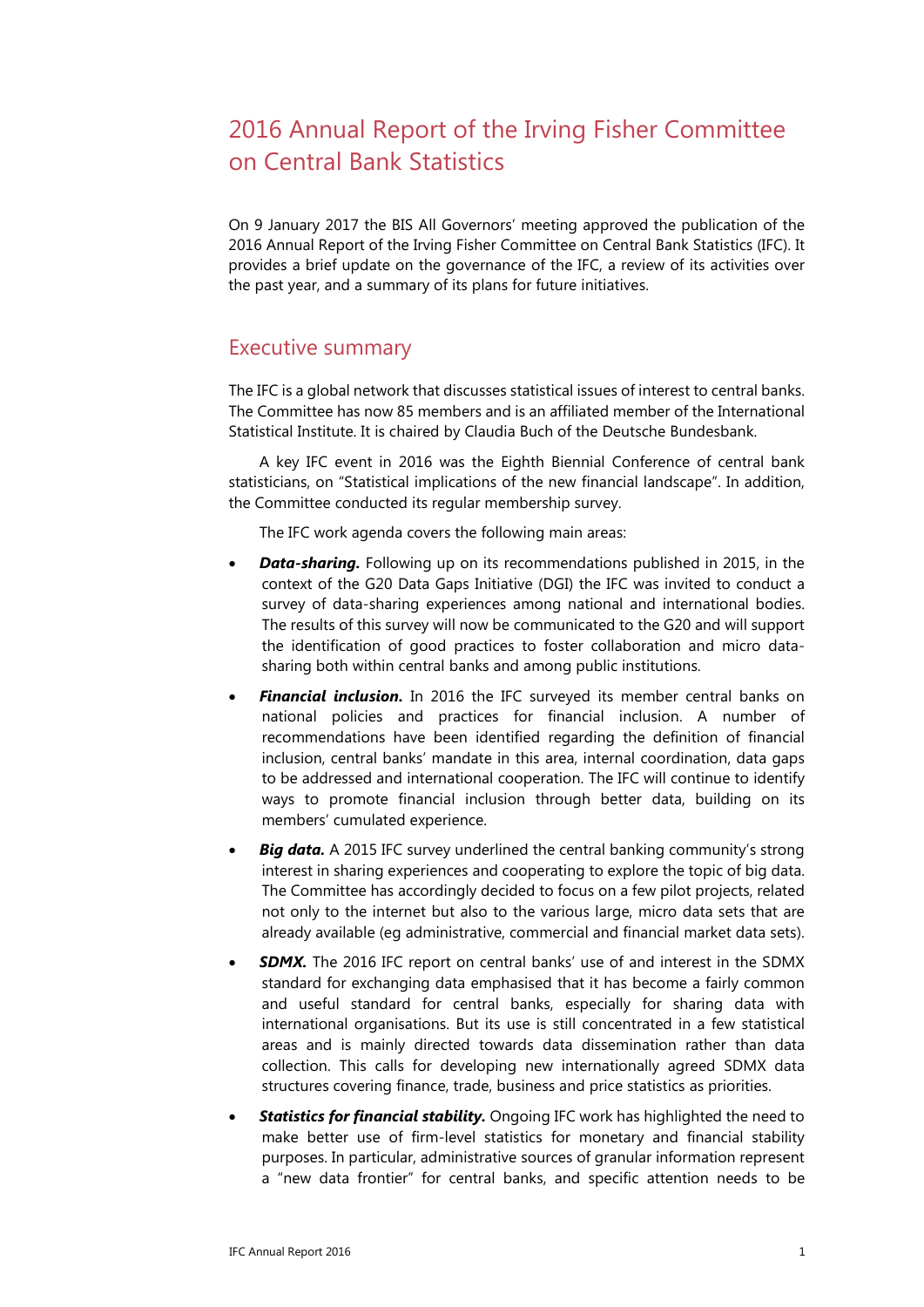devoted to the matching of micro and macro data sets. The development of sectoral financial accounts should also be encouraged.

• *Other work supporting international statistical initiatives.* The IFC has taken steps to support international initiatives related to balance of payments issues and the second phase of the DGI.

In 2017, the Committee will further its work in the various areas outlined above. In the light of the feedback received from its members, it will also increase its focus on financial stability indicators, "traditional" BIS statistics, external sector statistics and data management issues.

#### <span id="page-5-0"></span>Governance and organisation

The IFC is a global network of central bank economists, statisticians and policymakers that discusses statistical issues of interest to central banks. Its institutional members comprise central banks or international and regional organisations formally involved in central banking issues. The last members to join the IFC in 2016 were the Central Bank of São Tomé e Príncipe and the Central Bank of Montenegro. The Committee has now 85 members – including almost all the BIS shareholder central banks.

The IFC is an affiliated member of the International Statistical Institute (ISI) under a memorandum of understanding (MoU) agreed with the BIS. In addition, a growing number of IFC central banks – 31 as at the end of 2016 – have become ISI corporate members in recent years.

On 7 September 2016, the Committee held its annual meeting under the vice chairmanship of Ms Katherine Hennings, Senior Adviser at the Economic Department of the Central Bank of Brazil, and Mr Aurel Schubert, Director General of the Statistics Department at the ECB. The Committee discussed its activities, examined future work and reviewed the composition of its executive body.

On 12 September 2016, in accordance with the IFC statutes, and following consultations with central banks, the BIS All Governors' Meeting formally endorsed the proposal to elect Claudia Buch, Vice President of the Deutsche Bundesbank, as the new IFC Chair for a three-year term, with immediate effect (see Annex 1 for the composition of the IFC Executive as of 1 January 2017).

#### <span id="page-5-1"></span>Main activities

The IFC organised several activities in 2016 with the support of its member central banks, the ISI and a number of international organisations. It held its Eighth Biennial Conference of central bank statisticians and furthered its work in the following main areas: data-sharing; financial inclusion; big data; the SDMX standard; statistics for financial stability analysis; and other aspects supporting international statistical initiatives.

#### <span id="page-5-2"></span>Eighth Biennial IFC Conference

In September the IFC held in Basel its Eighth Biennial Conference, on "Statistical implications of the new financial landscape". It was attended by almost 150 participants representing central banks and statistical agencies from 63 countries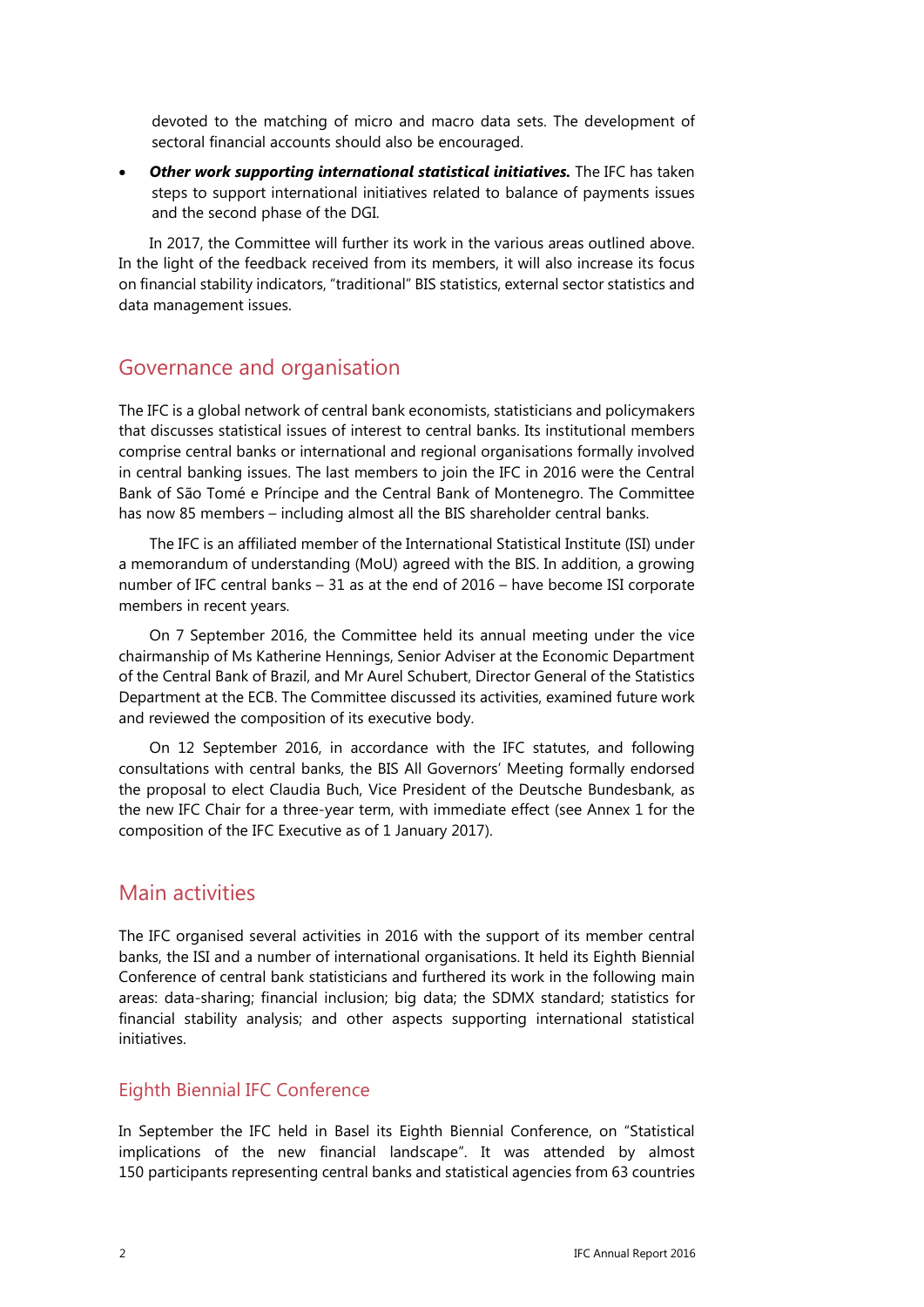as well as international organisations and the ISI. The theme of the conference reflected the importance of central bank statisticians' ongoing efforts to have betterquality, more comprehensive and flexible data sets. The event was a key opportunity for sharing various country experiences on statistical issues, from both a methodological and an empirical perspective.

The first area of focus was related to the statistical efforts undertaken by the central banks after the recent financial crisis to enhance data frameworks, especially to better capture systemic risk. Several central banks presented their work to build new, comprehensive databases for regulatory and macroprudential purposes. Second, the conference reviewed ongoing changes in financial intermediation patterns, especially to better capture structural shifts such as the growing role played by shadow banks. Third, it was felt that the post-crisis evolution in monetary policies had important statistical implications, for instance to better take into account risktaking behaviours. A fourth part of the conference was devoted to assessing vulnerabilities in today's financial landscape. Central banks' presentations underlined the importance of mobilising granular data to assess exposures to exchange rate movements, balance sheet fragilities and macroeconomic risks more generally. The last part of the event focused on how to deal with the expanding availability of microlevel information and the associated challenges in terms of data-sharing and dissemination.

#### <span id="page-6-0"></span>Data-sharing

In 2013 the IFC established a task force to take stock of existing practices for datasharing between central banks and supervisory groups. Based on several case studies provided by central banks, the IFC published a set of recommendations to foster collaboration and data-sharing. While the focus was narrowly limited on the cooperation between supervisors and central bank statisticians at the national level, the findings were expected to also help to improve data-sharing practices among both other national authorities and international bodies. To this end, the report established a suite of six good practices for stakeholders involved in data-sharing schemes, covering in particular communication, governance and cooperation. These recommendations also addressed collecting and preserving the confidentiality of data.

This initial work, together with other initiatives, has fostered a growing recognition by the international community of the need for improved data-sharing in the aftermath of the Great Financial Crisis of 2007–09 (GFC). In 2015, the second phase of the G20 DGI was launched and included a specific Recommendation (II.20) on the promotion of data-sharing. The aim was to "promote and encourage the exchange of data and metadata among and within G-20 economies, and with international agencies, to improve the quality (eg, consistency) of data, and availability for policy use". An increase in "the sharing and accessibility of granular data, if needed by revisiting existing confidentiality constraints" was also encouraged. Among the various action plans set up to implement this recommendation, the BIS was invited to update in 2016 the IFC survey of data-sharing practices, following up on the initial report.

The main findings of the 2016 survey can be summarised as follows:

*1 – Sharing within central banks.* Senior policymakers in central banks view the internal sharing of micro data within their own institutions as a very important issue, particularly as regards supervisory information, monetary and financial statistics and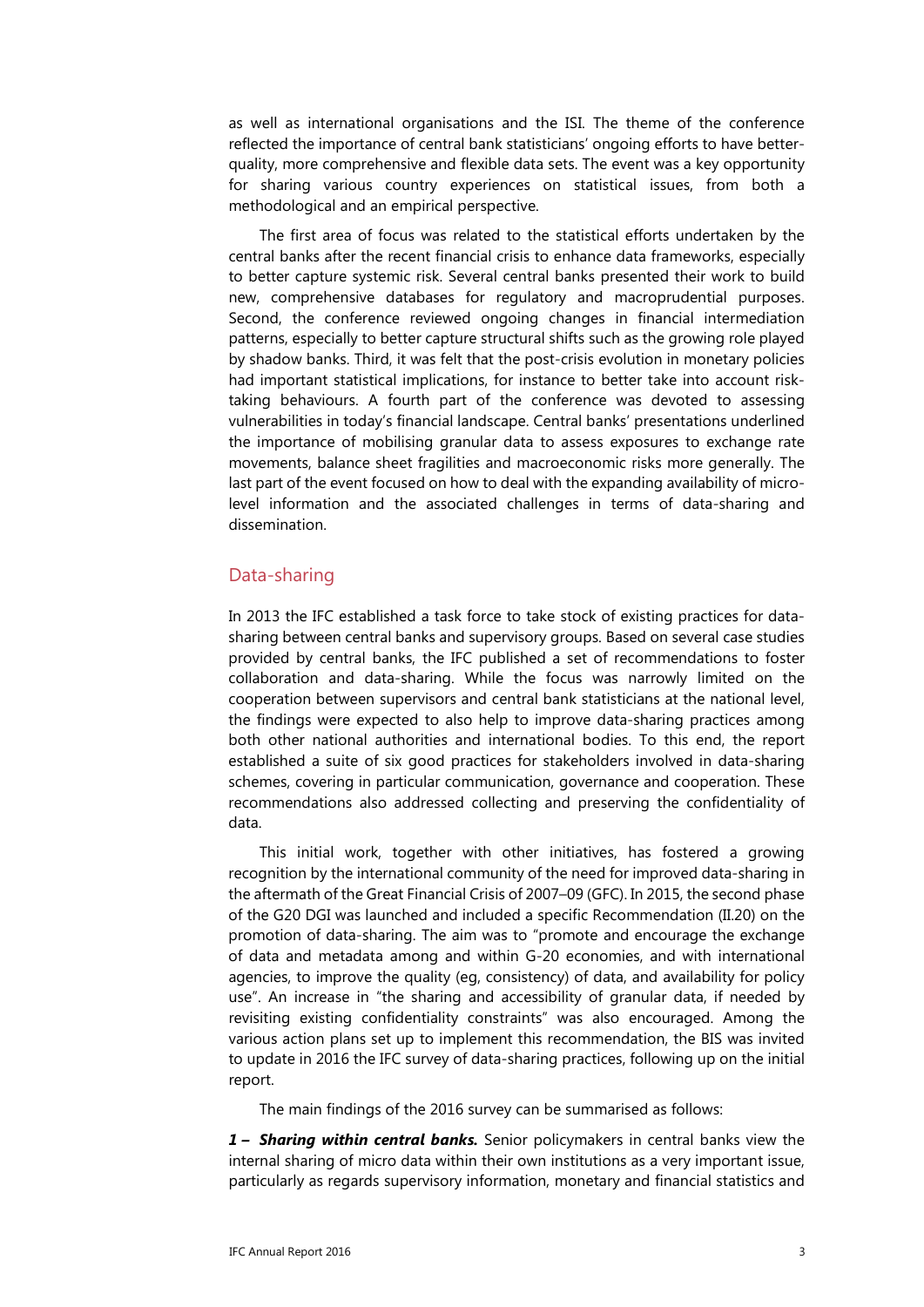macroprudential data. In many cases, various central bank departments are already able to share micro data internally. When this is not the case, legal constraints or other confidentiality restrictions are the most prevalent factors precluding or limiting internal sharing.

*2 – External data-sharing.* Senior policymakers also consider the external sharing of micro data between central banks and other authorities as important, albeit less so than the internal sharing of such data within their own institutions. Indeed, sharing with external counterparties is less widely enabled than within central banks, due mainly to legal or confidentiality reasons, but also because of technological obstacles. Among these external counterparties, supervisory authorities are the prime counterparty of central banks for sharing micro data. Survey respondents stressed in particular the importance of allowing the use of supervisory data for financial stability / macroprudential analysis, and, in turn, of macroprudential data for supervisory purposes.

*3 – Arrangements to share data.* Specific sharing arrangements, such as legal agreements, MoUs, data aggregation, synthesis or anonymisation, often govern sharing of micro data. Obviously, they are more extensively used for external sharing, but they also frequently govern internal sharing practices within central banks.

*4 – Academia.* The sharing of micro data with academia is typically governed by bespoke bilateral agreements. Several central banks are currently working on refining MoUs or establishing technical and legal frameworks to allow researchers to access their micro data.

*5 – Matching data sets.* Almost half of the central banks have an environment to perform matching of micro data sets produced for different purposes through anonymous or true identifiers. Such matching allows the same data set to be used for several purposes, thus obviating the need to collect it multiple times. It can also be used to perform quality control, provide a micro-level drill-down for aggregates, and more generally benefit from the wealth of information available from granular "administrative" data sets.

*6 – Plans for change.* One third of surveyed central banks have major plans to change their current practices (including their IT environments) with regard to sharing micro data. But the vast majority of central banks are of the view that they can influence the public debate on these matters even when they have no plans to make changes or direct authority on data-sharing.

*7 – Commercial data providers.* One third of respondents felt that there is a strong or very strong need to ease the legal constraints imposed by commercial agreements that restrict the sharing among public authorities of micro data provided by private vendors.

The IFC results will now be communicated to the G20 in the context of the upcoming Workshop on Data-sharing co-organised by Eurostat, the IMF and the Deutsche Bundesbank on 31 January–1 February 2017.

#### <span id="page-7-0"></span>Financial inclusion

A significant part of IFC work in recent years has been devoted to financial inclusion, with the aim of facilitating central bank discussions on related data issues. As part of this endeavour, the IFC surveyed its member central banks on national policies and practices for financial inclusion, together with the implementation of international data initiatives and related challenges. The objective was to compare financial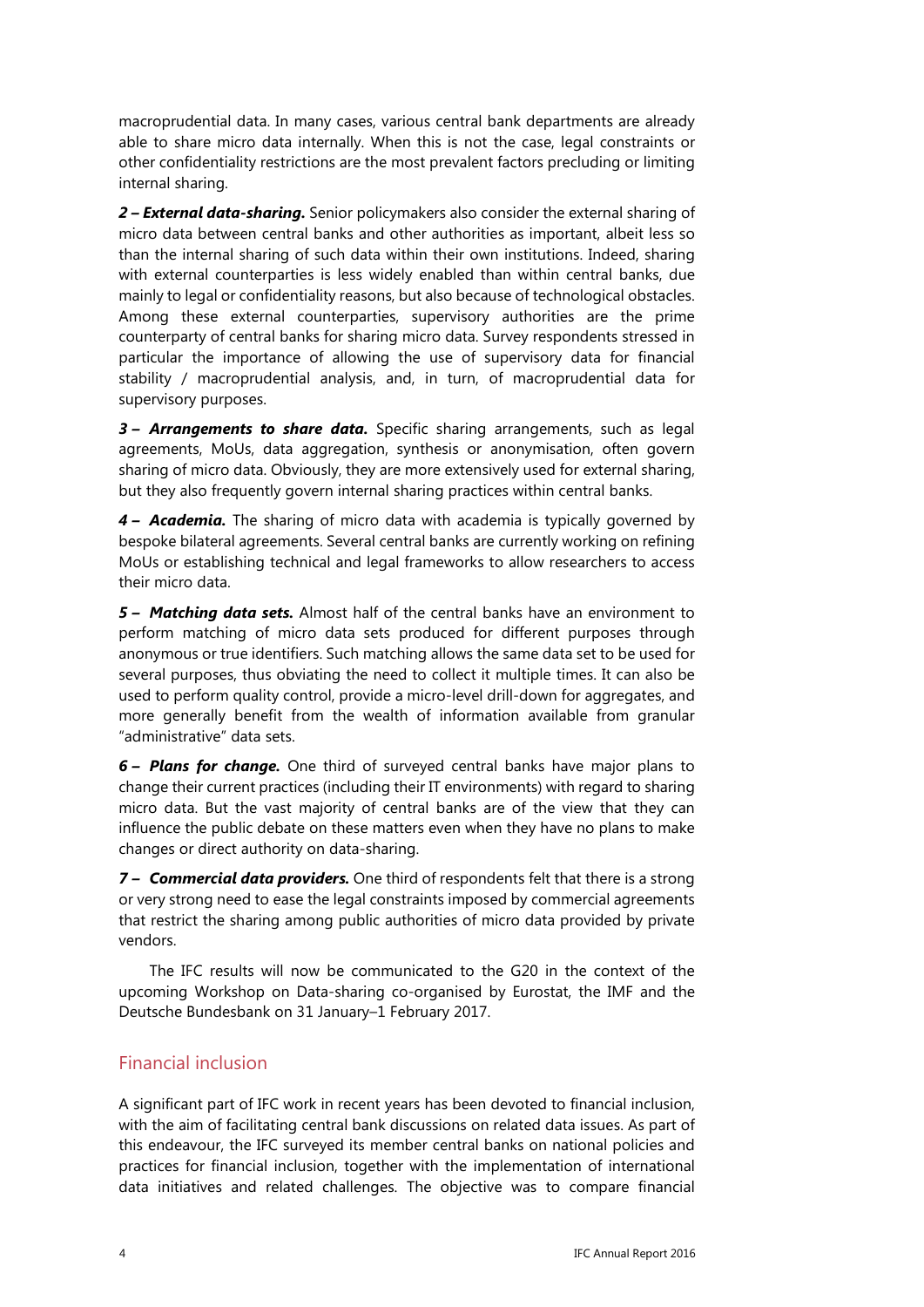inclusion policies along four dimensions: definitions; central bank mandates, policies and governance structures; data types and sources; and collaboration with global forums and contributions to international initiatives.

This survey, published in 2016, highlighted six key messages:

*1 – Definitions.* The survey confirmed that there is no standard, universally accepted definition of financial inclusion. Central banks that do not currently use an official definition of financial inclusion should consider the merits and drawbacks of having one. In addition, work to clarify the definition of small and medium-sized enterprises (SMEs) – and to distinguish them from households – in the specific context of financial inclusion would be desirable.

*2 – Central bank contributions.* The survey revealed that most central banks have some form of direct or indirect remit to promote financial inclusion. But first and foremost, central banks emphasised that they make indirect contributions to financial inclusion by pursuing their traditional objectives of price and financial stability. The central bank community, and the IFC in particular, could clarify and communicate more on the wide range of central bank contributions to improving financial inclusion. Central banks should consider the pros and cons of having an explicit financial inclusion mandate from this perspective. Even in the absence of an explicit mandate, monetary and supervisory authorities could further explain and communicate on how they contribute to financial inclusion by pursuing their traditional policy objectives.

*3 – Internal coordination.* Although most central banks report formally or informally on their activities in the area of financial inclusion, operations in this domain are often decentralised. Central banks should address logistical and organisational challenges to enhance the internal coordination of their financial inclusion work. This effort should cover the various functional areas in charge of monitoring and implementing the different aspects of financial inclusion policies, and in particular also data-gathering and analysis. Adequate governance structures may have to be put in place, especially when units are involved both within and outside the central bank.

*4 – Data collection.* Although data on financial inclusion are widely collected, significant gaps still exist. Work to improve data availability in the following areas would be desirable: (i) data on access, usage and quality of financial services and of financial infrastructure, on SME financing and on non-bank financial service providers; and (ii) data that allow policy implementation in the area of financial inclusion to be directly assessed.

*5 – International cooperation.* Collaboration between central banks and interaction with international groupings should be further enhanced, especially in order to favour an effective exchange of views and best practices when defining, measuring and analysing financial inclusion.

*6 – International data-sharing.* Ongoing efforts to internationally harmonise definitions and measurements relating to financial inclusion should be encouraged, not least to facilitate data-sharing among countries and international bodies. However, enhanced data harmonisation should leave room for capturing country specificities. Furthermore, efforts to enhance data-sharing and harmonisation should primarily leverage existing international collaboration initiatives.

Looking ahead, the IFC will continue to support the identification of a number of ways to promote financial inclusion through better data, building on its members' cumulated experience with data and measurement issues. There is widespread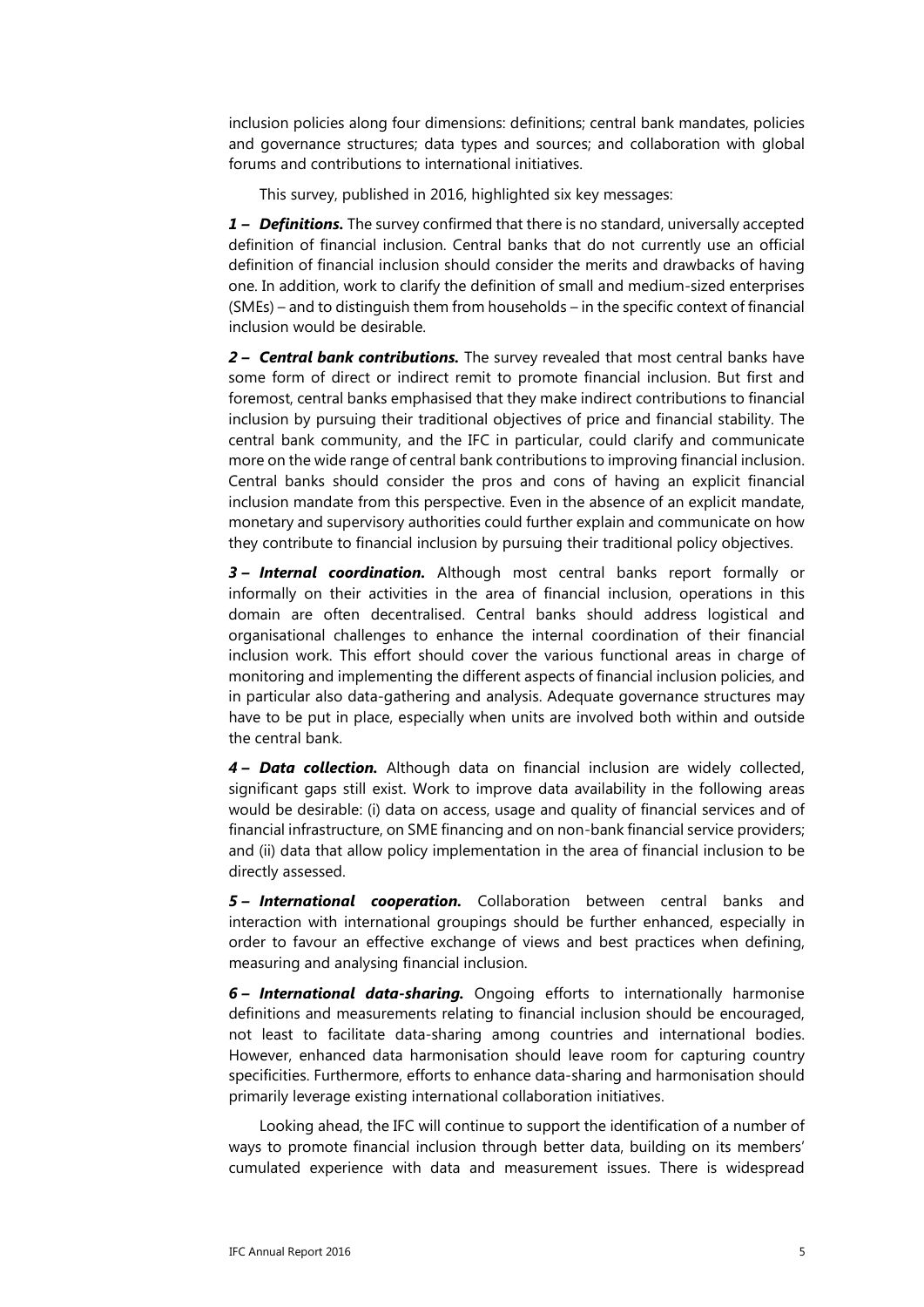recognition among central banks that well founded data frameworks are essential when developing financial services for the poor, in both formal and informal markets, and adequate indicators are a precondition for good financial inclusion policies. They ensure that financial inclusion is properly assessed and that policies aimed at developing it are adequately implemented, monitored and adjusted as required. Good statistics can also help to strike a proper balance between encouraging innovation and the growth of financial services on the one hand, and ensuring that financial stability is preserved on the other.

A key event from this perspective will be an IFC Satellite Seminar on Financial Inclusion, on the occasion of the ISI World Statistics Congress in Morocco, coorganised with the Central Bank of Morocco on 14 July 2017.

#### <span id="page-9-0"></span>Big data

The IFC has been actively working on the issue of "big data". This concept has emerged as an important topic in the fields of data creation, storage, retrieval and analysis, and most central banks have been trying to catch up with this development. A 2015 IFC survey underlined the strong interest in the central banking community for sharing experiences and cooperating to explore this topic. The IFC has therefore continued to monitor developments and issues related to big data – such as the methodologies for its analysis, its value added compared with "traditional" statistics, and the specific structure of the data sets. These issues were discussed extensively in *IFC Working Paper* no 14 (*Big data: the hunt for timely insights and decision certainty*) published in 2016.

Considering that the scope of this work can be quite large, the Committee has decided to focus on a few pilot projects on which central banks have been invited to cooperate so as to share specific experiences. These pilots cover four main areas: (i) internet data; (ii) administrative data; (iii) commercial data; and (iv) financial market data.

A key event from this perspective will be the co-organisation with Bank of Indonesia and other central banks of an IFC Satellite Seminar on Big Data, on the occasion of the ISI Regional Statistics Conference, in Indonesia on 21 March 2017.

#### <span id="page-9-1"></span>SDMX standard

In 2016, the IFC published a report on central banks' use of and interest in SDMX (Statistical Data and Metadata eXchange). SDMX is an ISO standard to describe statistical data and metadata, normalise their exchange and improve their efficient sharing. It provides an integrated approach to facilitating statistical data and metadata exchange, enabling interoperable implementations within and between systems concerned with the exchange, reporting and dissemination of statistical data and their related meta-information.

The IFC report was derived from a broader online survey organised by the SDMX sponsor organisations<sup>[1](#page-9-2)</sup> with the aim of measuring the acceptance and

1

<span id="page-9-2"></span><sup>&</sup>lt;sup>1</sup> The seven sponsor organisations are the BIS, the ECB, Eurostat, the IMF, the Organisation for Economic Co-operation and Development (OECD), the World Bank and the United Nations Statistics Division (UNSD).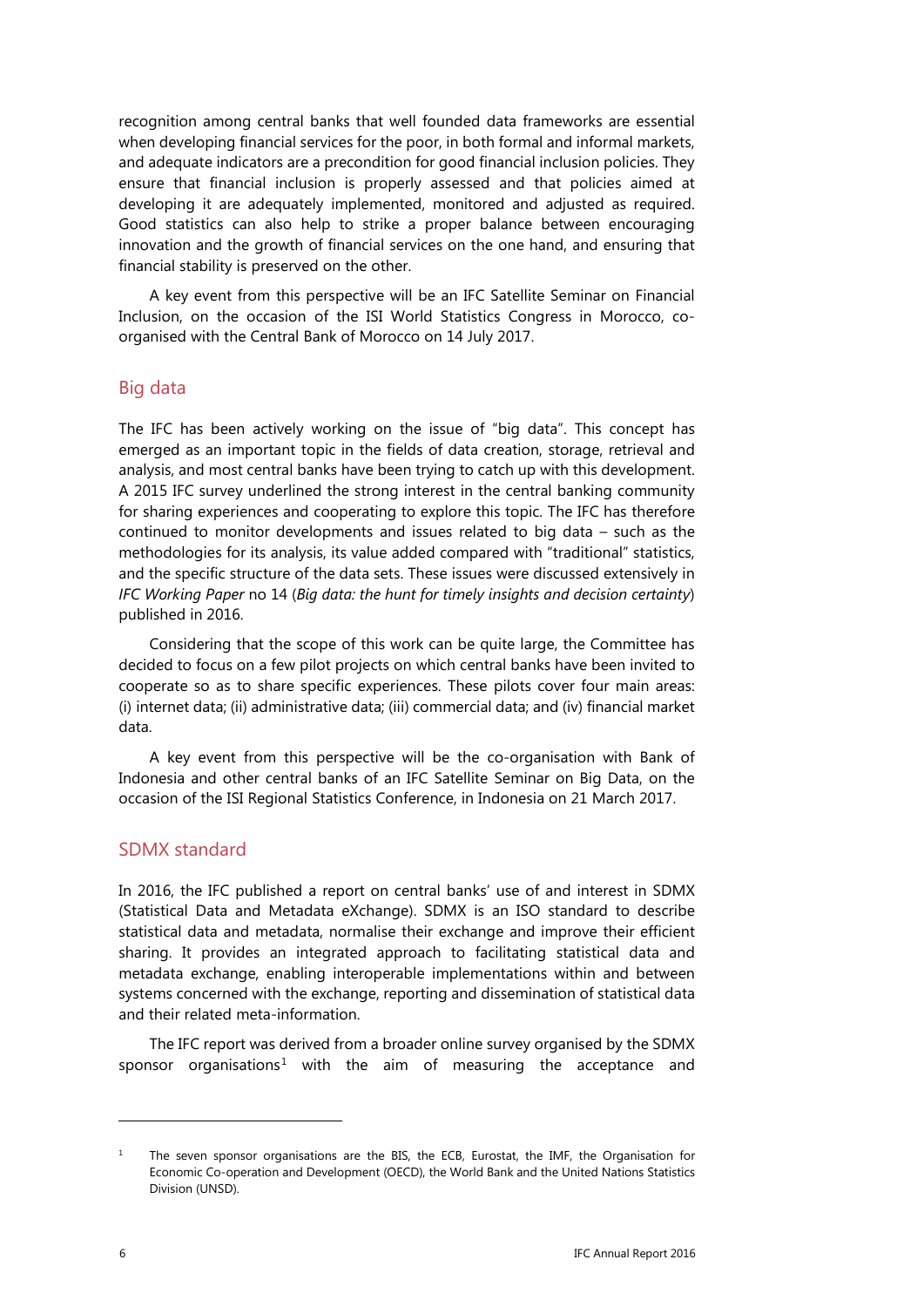implementation of SDMX in the international community of official statistics (ie central banks, statistical offices, international organisations) in general. It focused on three areas of importance to central banks: (i) their experience with the SDMX standards; (ii) their degree of satisfaction; and (iii) their expectations regarding potential developments in the standards.

The main conclusions were the following:

*1 – SDMX usage.* The use of SDMX is fairly common amongst central banks. Two thirds of the respondents already use the standards, and more than one tenth of the group are planning to start using them soon. However, one in four of the respondents do not plan to use SDMX in the near future.

*2 – Satisfaction.* The vast majority of central banks using SDMX find the implementation useful. Less than one tenth of the respondents do not share this positive general view.

*3 – International data exchanges.* Most central banks already exchange or share data with international organisations using the SDMX standards, and in particular with the IMF and the BIS. In addition, European central banks also participate actively in data-sharing arrangements with the ECB and Eurostat.

*4 – Statistical domains.* The use of SDMX standards to share data is still concentrated in a few statistical areas. Central banks use the SDMX standards mainly in a limited number of statistical areas for which international data structure definitions (DSDs) have been clearly established, eg balance of payments (BoP), sectoral national accounts (SNA), foreign direct investment and SDDS – the Special Data Dissemination Standard established by the International Monetary Fund to guide countries in the provision of their economic and financial data to the public. The versions of the standards most commonly used are SDMX-ML 2.0 and SDMX-ML 2.1.

*5 – Data collection versus dissemination.* For most central banks, SDMX implementation is directed towards data dissemination. Data and metadata collection are comparatively less important objectives. Note: for most central banks, "dissemination" includes their reporting to international organisations.

*6 – Priorities.* Looking ahead, macroeconomic and finance statistics (in addition to the areas already covered such as SNA/BoP), international trade statistics, business statistics and prices are the four priority domains for developing new SDMX data structures.

*7 – Data reporting.* SDMX is very convenient for users of statistics. A key benefit of implementing the standards for central banks is to ease the burden of reporting to international organisations.

*8 – Challenges.* The main challenge is that internationally agreed DSDs and metadata structure definitions (MSDs) are still missing for some important statistical domains. The lack of adequate human resources and training capacities, as well as difficulties getting subject matter statisticians' support, are also widely reported as issues that need to be addressed to further implement SDMX concepts and processes.

#### <span id="page-10-0"></span>Statistics for financial stability analysis

Following the successful organisation with the Narodowy Bank Polski (Poland) in 2015 of a workshop on "Combining micro and macro statistical data for financial stability analysis: experiences, opportunities and challenges" – and the related publication of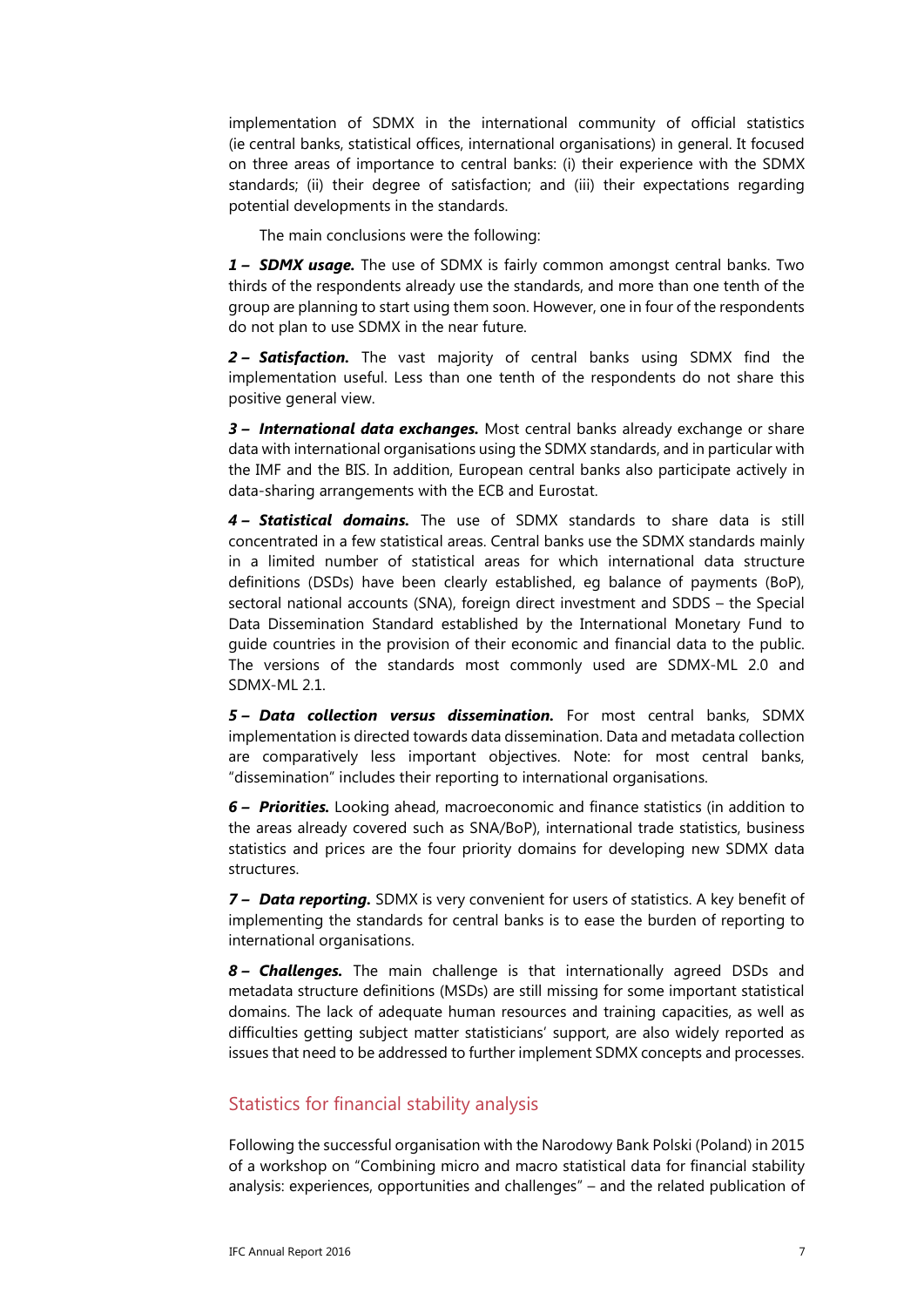*IFC Bulletin* no 41 in 2016 – the IFC co-organised with the European Committee of Central Balance Sheet Data Offices (ECCBSO) and the Central Bank of the Republic of Turkey a conference on the "Uses of central balance sheet data offices' information".

The conference reviewed the value-added provided by central balance sheet data offices' information, the policy use of those data, especially by central banks, and the challenges for economic research. It also underlined central banks' increasing interest for mobilising institution-level statistics for monetary and financial stability purposes. A key message was that granular administrative data sets represent a new data frontier for central banks and that particular attention should be devoted to the matching of micro and macro data sets.

Another aspect of IFC work on these issues has been to support the development of sectoral financial accounts. To that end, the IFC has been organising workshops on developing and improving sectoral financial accounts for central banks in various regions, in close coordination with other organisations such as the IMF and central banks. One of these regional workshops was co-organised for African central banks at the Bank of Algeria in January 2016, and the IFC also supported parallel initiatives led by the central banks of Montenegro and Turkey. An important objective for the central banking community is to augment the traditional national accounts framework to present information on financial flows and positions on a sectoral basis. Such integrated sectoral financial accounts can be instrumental in supporting financial stability analyses. However, the development of financial accounts brings with it important data challenges, as analysed in *IFC Working Paper* no 15 (*Development of financial sectoral accounts: new opportunities and challenges for supporting financial stability analysis*), published in 2016. The IFC will continue to promote knowledge-sharing on this important topic for central banks and to identify best practices.

#### <span id="page-11-0"></span>Other work supporting international statistical initiatives

Turning to work on BoP issues, the IFC has established the BOP.*net* network of BoP compilers. This network allows central bank members to promote knowledge-sharing and the exchange of experiences on BoP issues. Work has already been initiated on bilateral BoP data and holdings of securities. Moreover, the network is also seen as a useful vehicle for collecting central banks' views and liaising flexibly with the appropriate bodies, such as the IMF BOPCOM Committee, which are reflecting on future developments related to BoP statistics.

Another significant part of the Committee's work has been pursued in liaison with other international initiatives, especially the second phase (2016–20) of the DGI, namely in the area of data-sharing, sectoral accounts, cross-border exposures and international data cooperation and communication.

#### <span id="page-11-1"></span>2016 survey of IFC membership

In addition to the specific section on "Central banks' access to and sharing of micro data", the 2016 IFC membership survey also gathered feedback from members on IFC activities and suggestions for future work.

As regards the IFC work programme (Graph 1), the survey underlined that Committee members are most interested in the following statistical subjects: (i) financial stability indicators (especially macroprudential data); (ii) "traditional" BIS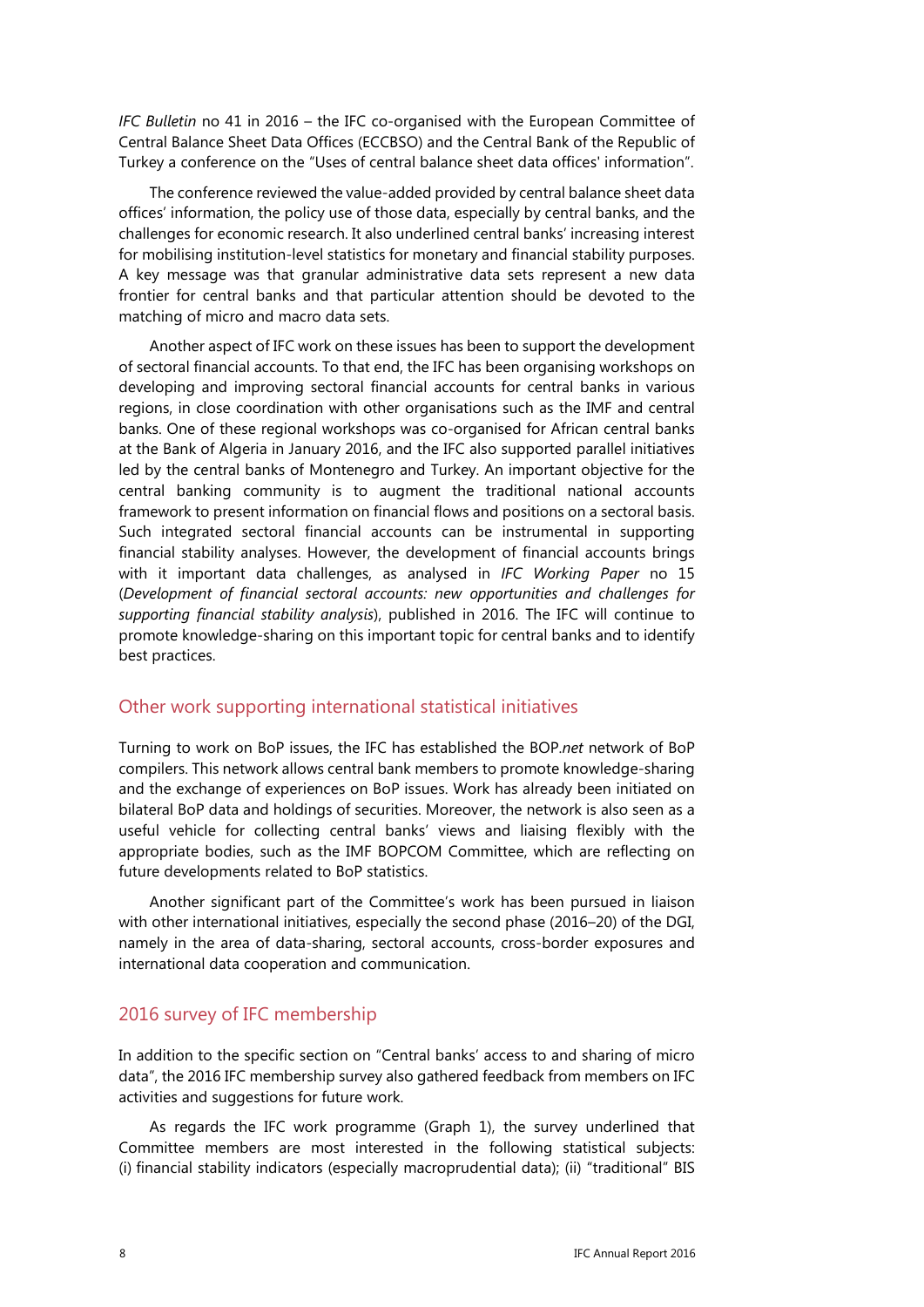statistics (eg debt securities, international banking statistics); (iii) external sector statistics; and (iv) data management issues (eg communication and dissemination, technology). Interest was slightly lower, though still quite high, for the topics already explored by the Committee in the recent past (eg big data, data-sharing, property prices, debt indicators, SDMX, financial inclusion). This feedback will help in the preparation of the future activities of the Committee.

Membership survey: IFC activities – Which topic would be of interest to your institution?



Source: IFC membership survey, 2016.

#### <span id="page-12-0"></span>Looking ahead

In 2017, the Committee will further its work in the various areas outlined above, especially on big data, financial inclusion, financial stability analysis, balance of payments issues and financial accounts. It will also continue to work on those aspects of the DGI that are relevant for the central banking statistical community.

On 18–19 May, an IFC workshop will be co-organised with the National Bank of Belgium on data issues raised by macroprudential policies, reflecting the strong interest expressed by IFC members in this topic.

<span id="page-12-1"></span>Furthermore, the IFC will continue to contribute actively to the activities of the ISI, in particular with the organisation of several IFC-sponsored sessions at the ISI Regional Statistics Conference in Indonesia on 22–24 March and the 61st ISI World Statistics Congress in Morocco on 17–18 July 2017. As mentioned above, on these occasions the IFC will also organise, with the close support of Bank Indonesia and the Bank of Morocco, two IFC Satellite Seminars for central banks on big data and financial inclusion.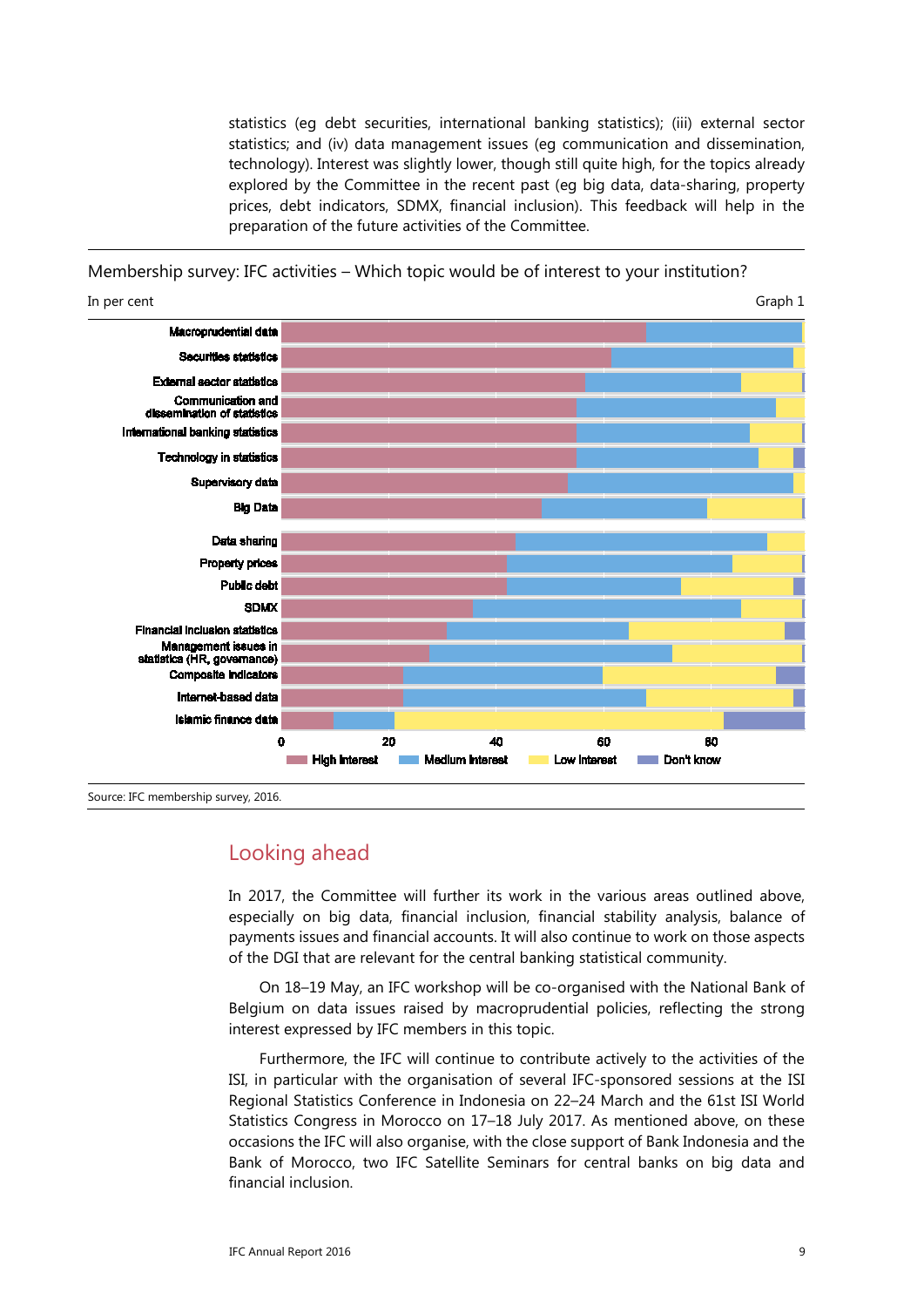### Annex 1: Members of the IFC Executive as of January 2017

Following the nomination of Eugeniusz Gatnar to the Monetary Policy Council of the Narodowy Bank Polski (Poland) in January 2016, and in line with IFC rules, the new NBP representative in the IFC (Mr Józef Sobota) joined the IFC Executive until the completion of Mr Gatnar's remaining term (end-2016).

On 12 September 2016, the BIS All Governors' Meeting approved the appointment of Claudia Buch as Chair of the IFC for a three-year term.

In October 2016, the Committee approved, by written procedure, the nominations of the following IFC Executive members for a three-year period as of from 1 January 2017: Mr Mario Alejandro Gaytán González, Director of Financial System Information at the Bank of Mexico; Mr Olorunsola Emmanuel Olowofeso, Deputy Director of Statistics at the Central Bank of Nigeria (mandate renewed); and Ms Gülbin Şahinbeyoğlu, Executive Director of the Statistics Department of the Central Bank of the Republic of Turkey. These nominations resulted from the termination of the terms of Robert Kirchner, Emmanuel Olowofeso and Józef Sobota at end-2016. The table below shows the composition of the IFC Executive as of 1 January 2017.

|                | <b>Executive member</b>            | <b>Institution</b>                               | <b>Term</b>   |
|----------------|------------------------------------|--------------------------------------------------|---------------|
| $\mathbf{1}$ . | Ms Claudia BUCH (Chair)            | Deutsche Bundesbank                              | $2016^2 - 19$ |
| 2.             | Ms Katherine HENNINGS (Vice-Chair) | <b>Central Bank of Brazil</b>                    | 2010-18       |
| 3.             | Mr Aurel SCHUBERT (Vice-Chair)     | European Central Bank                            | 2006-18       |
| 4.             | Mr João CADETE DE MATOS            | Bank of Portugal                                 | 2015-17       |
| 5.             | Mr Mario Alejandro GAYTAN GONZALEZ | <b>Bank of Mexico</b>                            | 2017-19       |
| 6.             | Mr Masahiro HIGO                   | Bank of Japan                                    | 2013-18       |
| 7 <sub>1</sub> | Mr Olorunsola Emmanuel OLOWOFESO   | Central Bank of Nigeria                          | 2014-19       |
| 8.             | Mr Seung Hwan PARK                 | Bank of Korea                                    | 2015-18       |
| 9.             | Ms Gülbin SAHINBEYOGLU             | Central Bank of the Republic of Turkey           | $2017 - 19$   |
| 10.            | Mr Charles THOMAS                  | Board of Governors of the Federal Reserve System | 2009-18       |
| 11.            | Mr Hock Chai TOH                   | Central Bank of Malaysia                         | 2015-17       |

-

<span id="page-13-0"></span><sup>2</sup> Three-year period starting 12 September 2016.